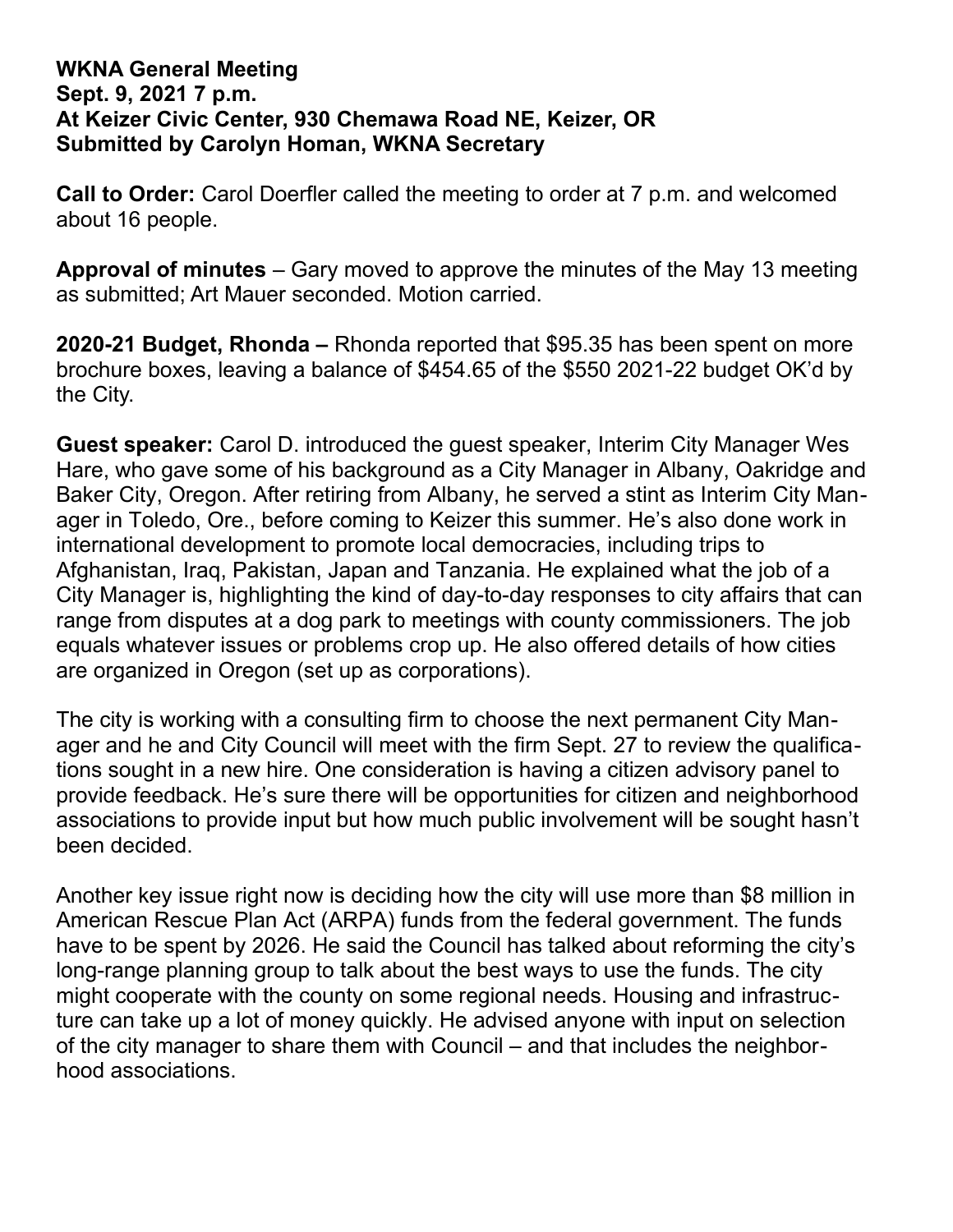Among other current issues: 1) Hiring new police officers. Keizer is down four and will bring on a lateral transfer in a week and another transfer by first of the year. The 2) A local nonprofit has been contracted to upgrade and maintain the Little League ball fields.

3) The Council's Diversity, Equity and Inclusivity work group has been disbanded. They recommended forming a new advisory group and will look to add citizen members. The Council also adopted a list of official "recognition" months, per the Library of Congress, starting with Hispanic Heritage Month in September.

He concluded his remarks by noting that Keizer has a low tax rate, which was intentional, but that in turn means limited resources for its size. It also has a very small area. Roseburg, for instance, is a similar population but is 8 square miles, compared with 7 square miles here. And Keizer has limited room to grow, given the shared Urban Growth Boundary with Salem.

His contract with Keizer is to run from 6 to 12 months, and the expectation is that it will run closer to the full year.

In Q and A, he explained that the ARPA funding is intended to help cities recover from losses stemming from the pandemic. Keizer lost gas tax revenue, for instance, and some of the ARPA funds could be used for transportation. Other uses might be for police salaries (emergency personnel have worked overtime hours). One goal is the make the city services more accessible electronically. Housing is another big issue.

Carol thanked him for his presentation

**Andrew Kronser, new principal of Cummings Elementary** – Carol introduced him and he presented his background and how he's been adapting to his new school. He previously was at North Marion.

## **REPORTS**

**City Council Liaison** – Councilor Elizabeth Smith was unable to attend. Carol reported that there are openings on two city committees – three on the Parks Advisory Board and two on Traffic Safety, Bikeways, Pedestrian Committee. Anyone interested should fill out the application form on the city website. Applicants are then interviewed by the Volunteer Coordinating Committee, which makes selections to fill the vacancies.

**Parks Board, Carol D. (reporting for Carol Phipps)** – The Parks Master Plan is under revision and should be done in October.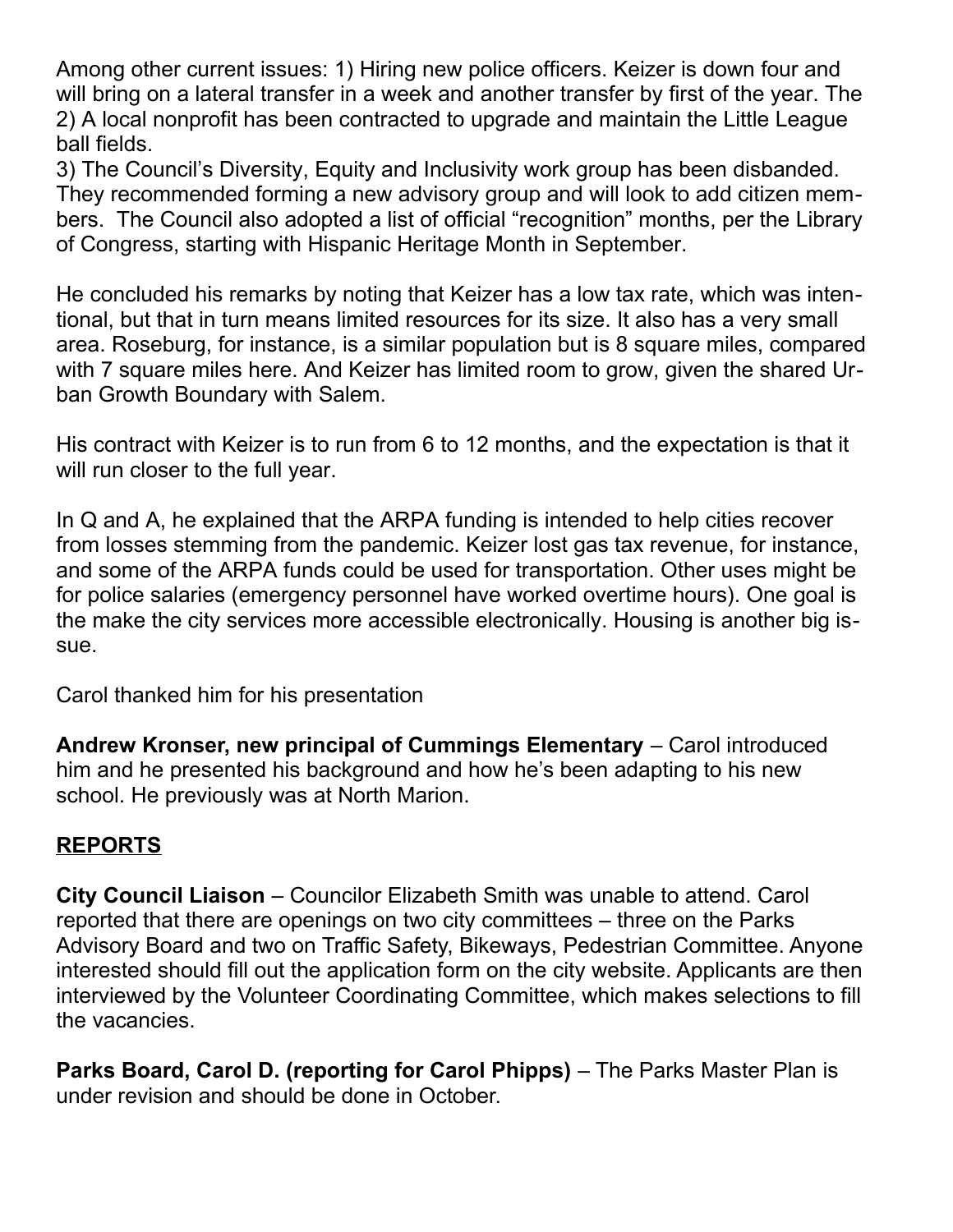The shade sails at the Big Toy in Keizer Rapids Park had to be taken down. Older children were climbing on play equipment and then jumping onto the sails, damaging them and creating a liability issue for the City. City staff have had to remove the sails.

In a positive development, young artist Isabella Biondi has painted art work of butterflies on the bathroom wall at the Big Toy. Kids can pose in front of the mural and have their picture taken, which makes them look like they have wings.

The splash pad at City Hall is closed for the season.

**Parks, Dennis Phipps** – Palma Ciea has a picnic bench now. A crew of volunteers (Matt Lawyer and a McNary leadership group) also recently did a cleanup at the park, removing some of the brush and trash in the lower area. The teeter-totter at Willamette Manor has been fixed.

The exercise station at Wallace House has been installed. There still are some piles of tree debris from the ice storm along the walking path in the upper area.

**Food Donation barrels, Dennis –** He said food donations are in an end-of-summer slump. The food bank's Judi Liechty said they served 57 families that day. She said numbers are starting to rise again. Dennis reported 188 pounds in June, 438 pounds and \$126 in July and 315 pounds and \$40 in August. The first year the barrels were out, over 2,000 pounds of food were donated.

**WKNA Newsletter, Carolyn –** The inaugural edition of WKNA Today newsletter was email in mid-August. Copies also were placed in various brochure boxes around the neighborhood. She said the goal is to publish quarterly and asked neighbors to send any suggestions for topics or other feedback to Carol D. or Carol Phipps. This edition was written by Carol P., Carolyn and Robb Witters and laid out by Robb.

Traffic, Carol D. – This is an ongoing issue and WKNA is continuing to pursue it at various committee and Council meetings. Traffic and speeding, as well as noise issues, are problems through many neighborhoods. She said WKNA will launch a campaign in January and keep at it until we get a reasonable response from the City. We will use the fall months to strategize. We're considering placing signs around the neighborhood to solicit those with concerns about traffic to come to WKNA meetings and urge more to attend Council meetings, as well. Council notices when people show up with concerns.

Carolyn noted signs she saw in a Portland neighborhood recently, put out by Portland Bureau of Transportation: "Portland – It's Time to Slow Down." It's possible the signs are tied to back-to-school, but there were many of them emphasizing the issue.